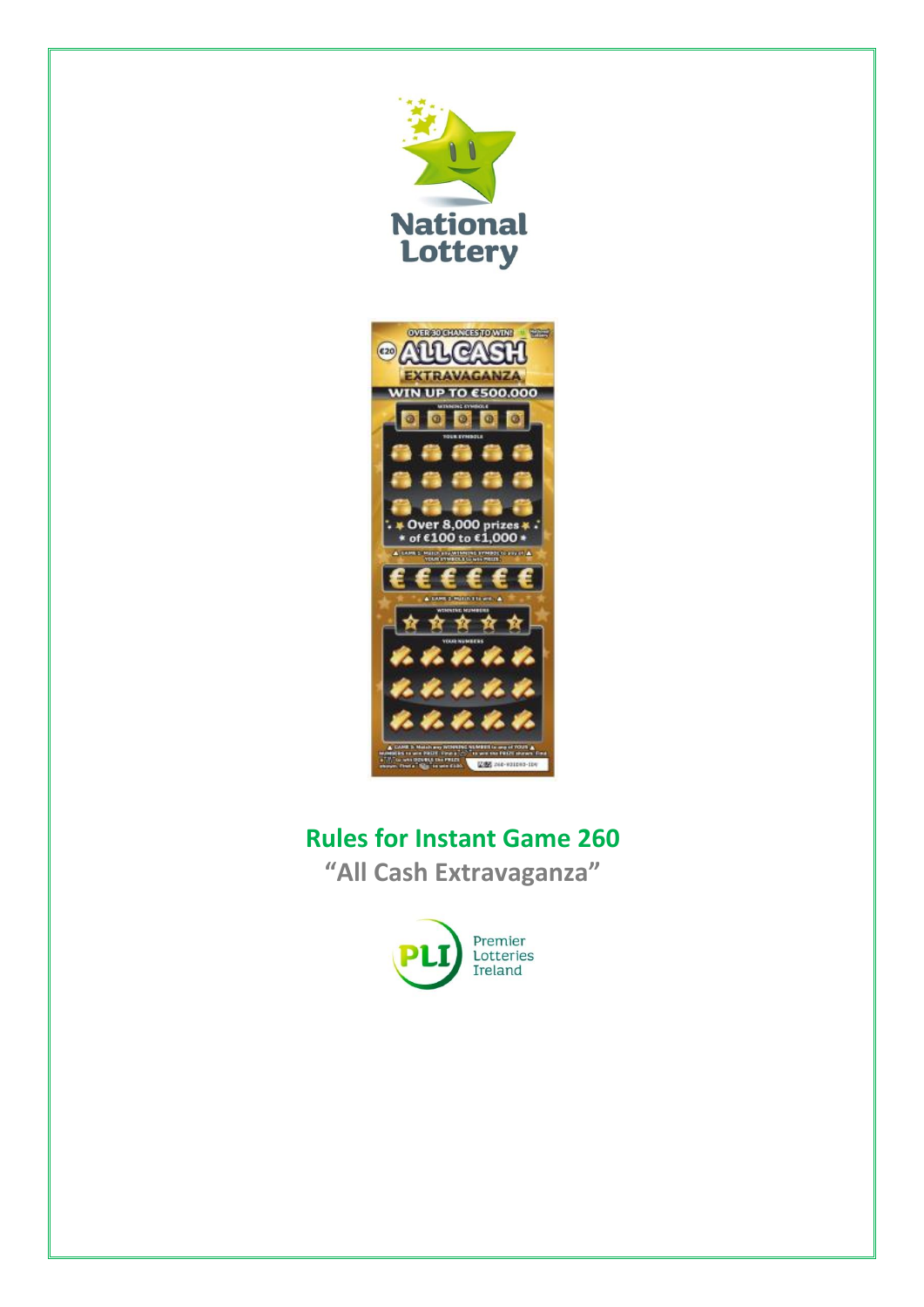**This page is deliberately blank.**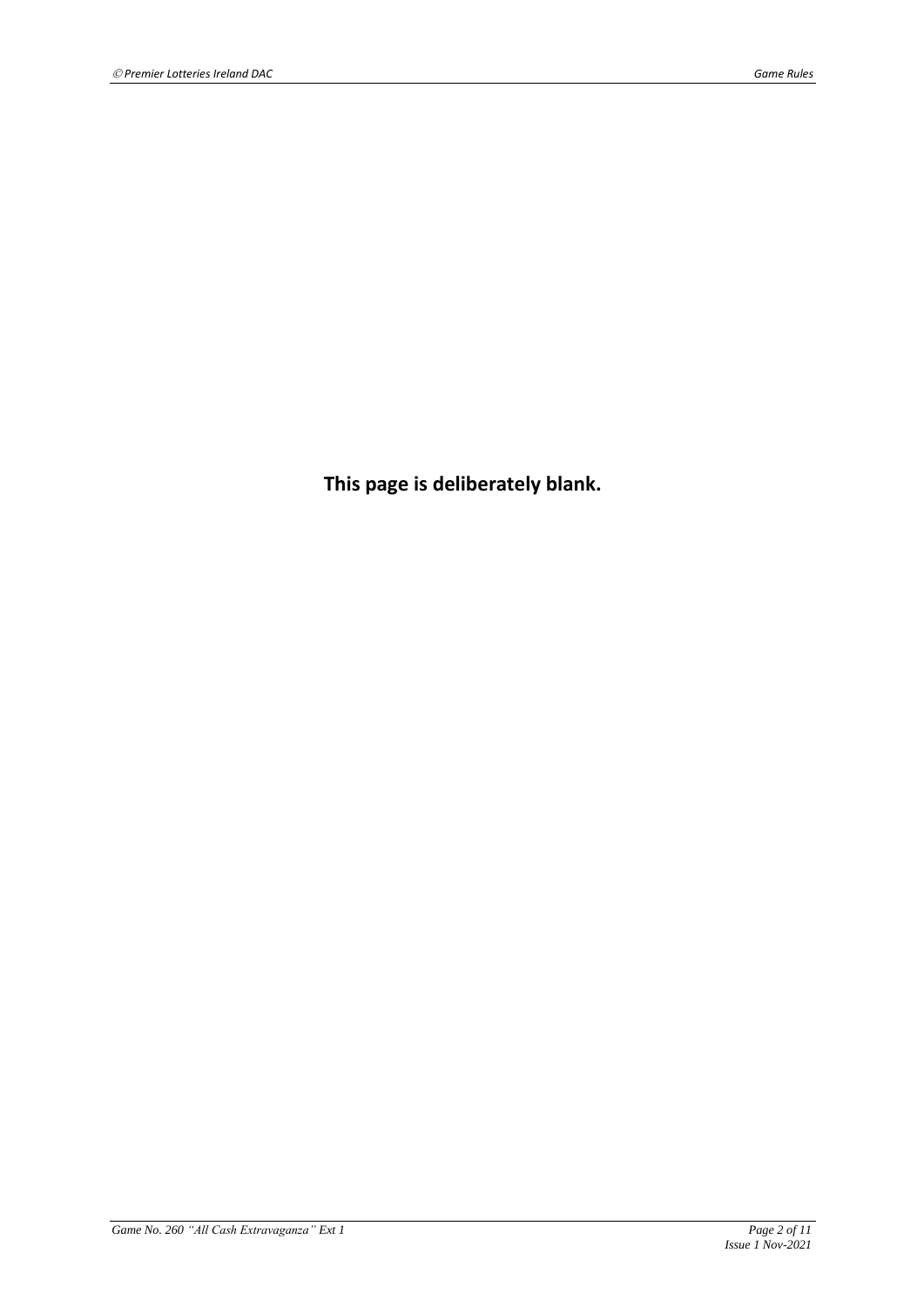## **The National Lottery**

#### **Scheme No. 260**

## **Rules for Instant Game 260 All Cash Extravaganza**

The following sets forth the game rules for an instant lottery game (hereinafter known as "**All Cash Extravaganza**") which is to be operated by Premier Lotteries Ireland Designated Activity Company (hereinafter known as 'the Company') as part of The National Lottery.

The game will commence on a date to be announced, and will continue until the official game off-sale date on 2nd August, 2022

The last date for the claiming of any Instant Prize in Game 260 All Cash Extravaganza is  $31<sup>st</sup>$ October 2022.

These game rules have been approved by the Regulator in accordance with Section 45 of The National Lottery Act 2013.

#### **General**

- 1. These game rules are governed by The National Lottery Act 2013 and the General Rules for National Lottery Games.
- 2. The Company reserves the right to vary these Game Rules subject to the consent of the Regulator.
- 3. The official address to which correspondence must be sent is:

#### **The National Lottery**

#### **Abbey Street Lower**

**Dublin 1**

4. A code of practice governing relations between participants in National Lottery games and the National Lottery is available to download from the National Lottery's website [www.lottery.ie.](http://www.lottery.ie/)

#### **Definitions**

The following words and terms will have the following meanings unless the context clearly indicates otherwise:

- 1. **Act** means The National Lottery Act 2013.
- 2. **Bar-code** means the machine-readable arrangement of numbers and parallel lines of different widths printed on the back of each Ticket which can be electronically scanned.
- 3. **Book** means a batch of 10 fan-folded Tickets bearing a common Book number.
- 4. **Chief Executive** means the person appointed by the Company for the time being to be its Chief Executive or any other person to whom the Chief Executive's authority is lawfully delegated.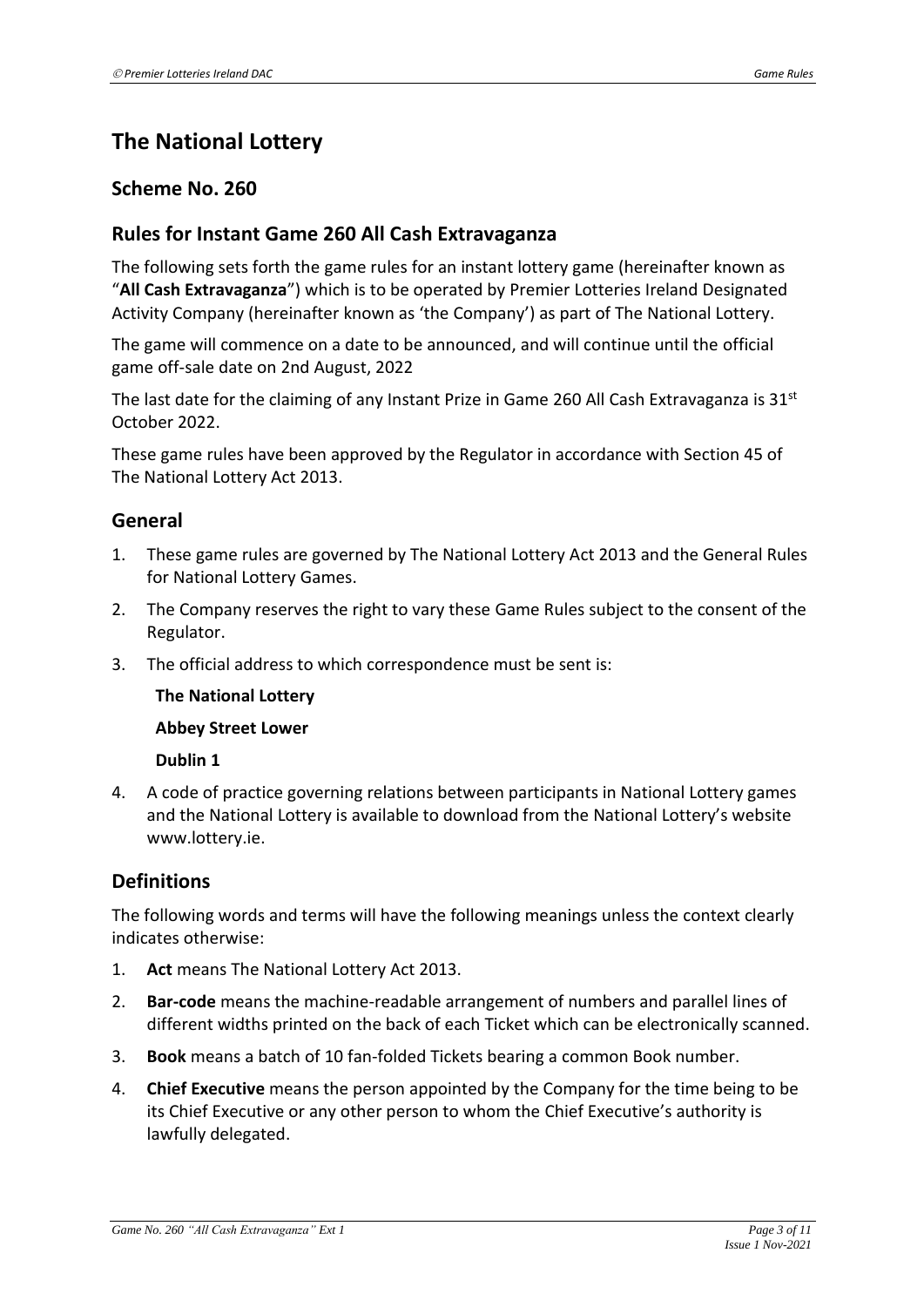- 5. **Data Matrix Bar-code** means the machine-readable arrangement of numbers and black and white cells printed on the front of the Ticket under the scratch-off covering which can be electronically scanned for the purpose of validation.
- 6. **Game/Book/Ticket Number** means the 12-character numeric code printed to show on the bottom of the Ticket below the scratch-off areas and on the back of each Ticket.
- 7. **Instant Prize** means:

#### **Game 1:**

The Instant Prize displayed which is won if one or more of the Play Symbols revealed under "WINNING SYMBOLS" matches one or more of the Play Symbols revealed under "YOUR SYMBOLS" in the Game 1 Play Area on a single Ticket.

#### **Game 2:**

The Instant Prize that is won when three identical cash amounts appear in the Game 2 Play Area on a single Ticket.

#### **Game 3:**

The Instant Prize displayed which is won:

- (i) if one or more of the Play Symbols revealed under "WINNING NUMBERS" matches one or more of the Play Symbols revealed under "YOUR NUMBERS" in the Game 3 Play Area on a single Ticket,
- (ii) and/or when a  $\overline{{\tt NU}}$  symbol is revealed under "YOUR NUMBERS" in the Game 3 Play Area on a single Ticket,
- (iii) and/or double the Instant Prize displayed when a  $\binom{C}{M}$  symbol is revealed under "YOUR NUMBERS" in the Game 3 Play Area on a single Ticket,



- (iv) and/or the Instant Prize of  $\epsilon$ 100 is won when a  $\frac{1}{2}$  will symbol is revealed under "YOUR NUMBERS" in the Game 3 Play Area on a single Ticket.
- 8. **Play Area** means the three latex-covered panels on the front of the Ticket.
- 9. **Play Symbols** mean the cash amounts or symbols and their matching captions which appear in the Game 1, Game 2 and Game 3 Play Areas of the Ticket. These Play Symbols are derived from the following sets:

#### **Game 1**

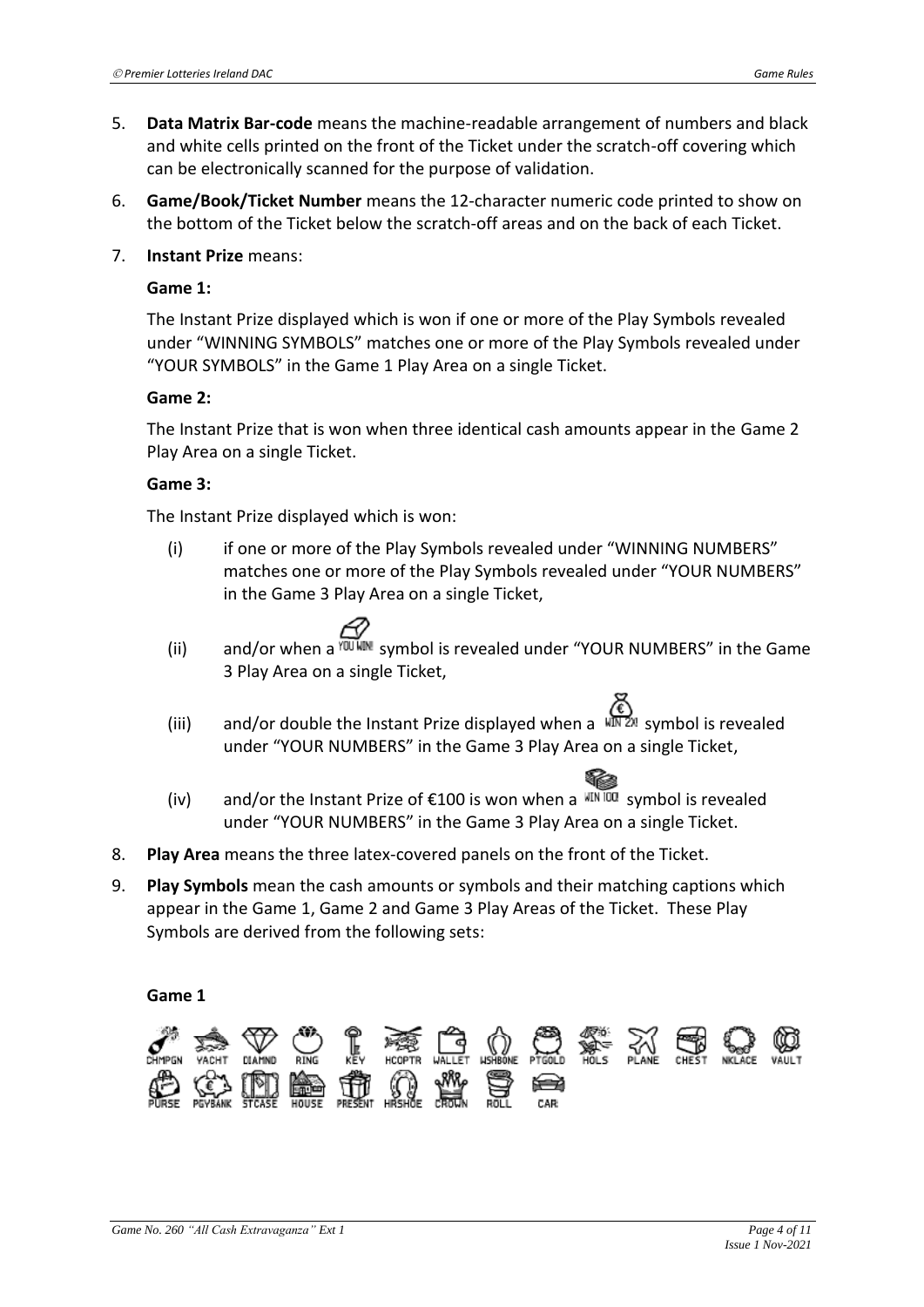#### **Games 1-3**

 $\epsilon$ 20  $\epsilon$ 25  $\epsilon$ 50  $\epsilon$ 100  $\epsilon$ 200  $\epsilon$ 500  $\epsilon$ 1000  $\epsilon$ 5000  $\epsilon$ 10000  $\epsilon$ 50000  $\epsilon$ 50000  $\epsilon$ 50000

**Game 3**

#### **Winning Numbers**

| $\underset{\text{one}}{0.1}$<br>$\frac{15}{15}$<br>$\frac{31}{4}$ | <u>0្លួ</u><br>16<br>$32me$<br>H5 H6 H7 H8 H9 51 52 53 54 55 56 57 58 59<br>60 61 62 63 64 65 | 50NTN         | OZ OY<br>18 <sub>effN</sub><br>33 34 35 36 37 38 39 40                                                          | 19 <sub>ntv</sub> | <b>TWYONE</b> | $Q_{\text{TV}}$ $Q_{\text{SX}}$ $Q_{\text{SVEN}}$<br>22 |  | <b>Q8 Q9</b><br>23 24 | 10<br>26<br><b>TWYSIX</b> | 11<br>ጼ | 12 13<br>28<br>$\frac{41}{\frac{130}{21}} \frac{42}{\frac{130}{211}} \frac{43}{\frac{130}{2111}} \frac{44}{\frac{130}{2111}}$ | $\overline{\mathsf{tW}}_{\mathsf{NNIN}}$ | 14<br>FÖRTN<br>30<br>THIRTY |
|-------------------------------------------------------------------|-----------------------------------------------------------------------------------------------|---------------|-----------------------------------------------------------------------------------------------------------------|-------------------|---------------|---------------------------------------------------------|--|-----------------------|---------------------------|---------|-------------------------------------------------------------------------------------------------------------------------------|------------------------------------------|-----------------------------|
| <b>Your Numbers</b>                                               |                                                                                               |               |                                                                                                                 |                   |               |                                                         |  |                       |                           |         |                                                                                                                               |                                          |                             |
| $\bigcup_{\mathsf{ONE}}$                                          | Q2                                                                                            |               | $0.3 \Omega$ $0.4 \Omega$ <sub>rve</sub> $0.5 \Omega$ <sub>six</sub> $0.7 \Omega$ 8 $0.9 \Omega$ <sub>rve</sub> |                   |               |                                                         |  |                       |                           |         | ELEVEN TWELVE THRTN                                                                                                           |                                          | $14$ <sub>Fortn</sub>       |
| $15 \text{ m}$                                                    |                                                                                               | $\frac{1}{2}$ | 18 <sub>effN</sub>                                                                                              | $\int_{NINTN}$    |               | $22.22$ $23.24$ $26.2$                                  |  |                       |                           | ፚ       | 28                                                                                                                            | 29                                       | <b>30</b>                   |
| $\frac{31}{1180}$                                                 | 32 33 34 35 36 37 38 39 40                                                                    |               |                                                                                                                 |                   |               |                                                         |  |                       |                           |         | 41 42                                                                                                                         | ᄔᅹᇾ                                      | 나나<br>FRTFOR                |
|                                                                   | 45 46 47<br><sup>FRIEW</sup> FRISK FRISW                                                      |               | <u> 48 49 51 52 53 54 55 56 57 58 59</u>                                                                        |                   |               |                                                         |  |                       |                           |         |                                                                                                                               |                                          |                             |
|                                                                   | 60 61 62 63 64 65 & Read of                                                                   |               |                                                                                                                 |                   |               |                                                         |  |                       |                           |         |                                                                                                                               |                                          |                             |

- 10. **Retail Sales Agent** means a person(s), corporate body or partnership appointed by the Company to be a National Lottery sales agent at specified Location(s) under Section 42 of the Act.
- 11. **The Company** means Premier Lotteries Ireland DAC.
- 12. **The Minister** means the minister for Public Expenditure and Reform or his successor in title.
- 13. **The Regulator** means the person appointed as Regulator of the National Lottery under Section 7 of the Act or the Minister acting under Section 8 of the Act.
- 14. **Ticket** means a National Lottery **All Cash Extravaganza** Ticket.
- 15. **Validation/Security Number** means the multi-digit numeric code which appears underneath the removable covering on the front of the Ticket and enables validation.
- 16. **Weighted Average Prize Percentage** means 71% of the value of all Tickets in the game.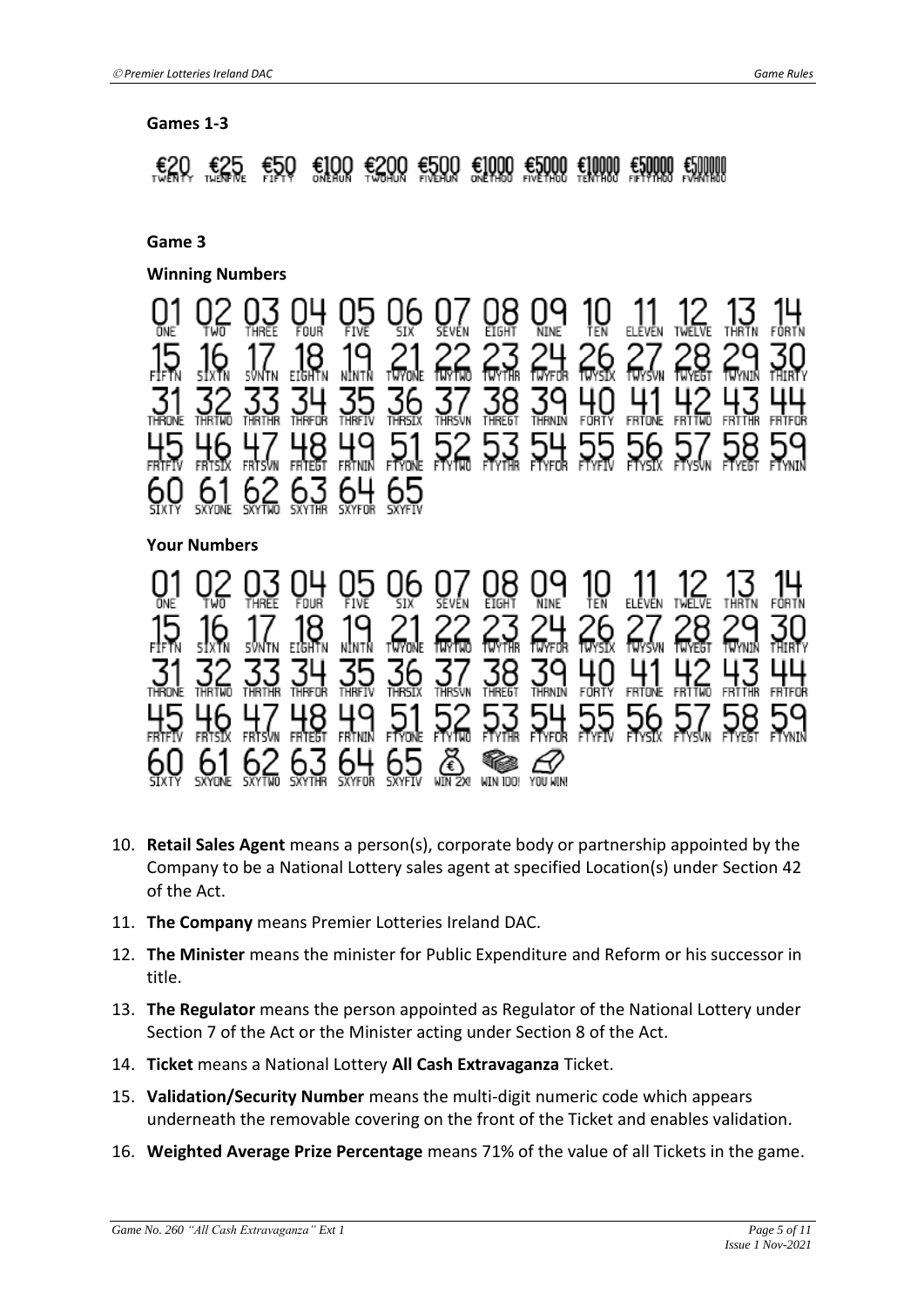#### **Governing Law and Rules**

In purchasing a Ticket, the purchaser agrees to abide by the Law of Ireland, the Act, The General Rules for National Lottery Games and these game rules.

## **Ticket Price**

The price of an **All Cash Extravaganza** Ticket will be €20.

#### **Purchase and Prize Restrictions**

No Ticket shall be purchased by, and no Instant Prizes shall be paid to, any officer or employee of the Company or any contractor or sub-contractor involved in the production of **All Cash Extravaganza** Tickets or any other person prohibited by the Act from purchasing, owning, or claiming on a Ticket.

## **Prosecution**

Any person who alters or attempts to alter a Ticket with a view to obtaining an Instant Prize, or any person who purchases, owns, or claims on a Ticket and is not entitled to do so, is liable to criminal prosecution.

## **Retail Sales Agent Conduct**

- 1. Retail Sales Agents are prohibited from exchanging books with other Retail Sales Agents.
- 2. Prior to payment of any Instant Prize, Retail Sales Agents must verify the win through the central validation system.
- 3. Retail Sales Agents must denote completed payment of a winning Ticket by punching a hole through the Bar-Code on the Ticket and retaining the Ticket until the book has been sold.
- 4. Retail Sales Agents are prohibited by law from selling National Lottery Tickets to persons under 18 years of age.

#### **Determination of Prize Winners**

1. **Game 1**

The owner of a Ticket containing one or more Play Symbols revealed under the "WINNING SYMBOLS" panel in the Game 1 Play Area on a single Ticket which matches one or more of the Play Symbols revealed under the "YOUR SYMBOLS" panel in the Game 1 Play Area on a single Ticket is entitled to the value shown in the Instant Prize(s) under the matching Play Symbol(s).

2. **Game 2**

The owner of a Ticket who reveals three identical cash amounts in the Game 2 Play Area on a single Ticket shall be entitled to an Instant Prize of the matched cash amount revealed.

#### 3. **Game 3**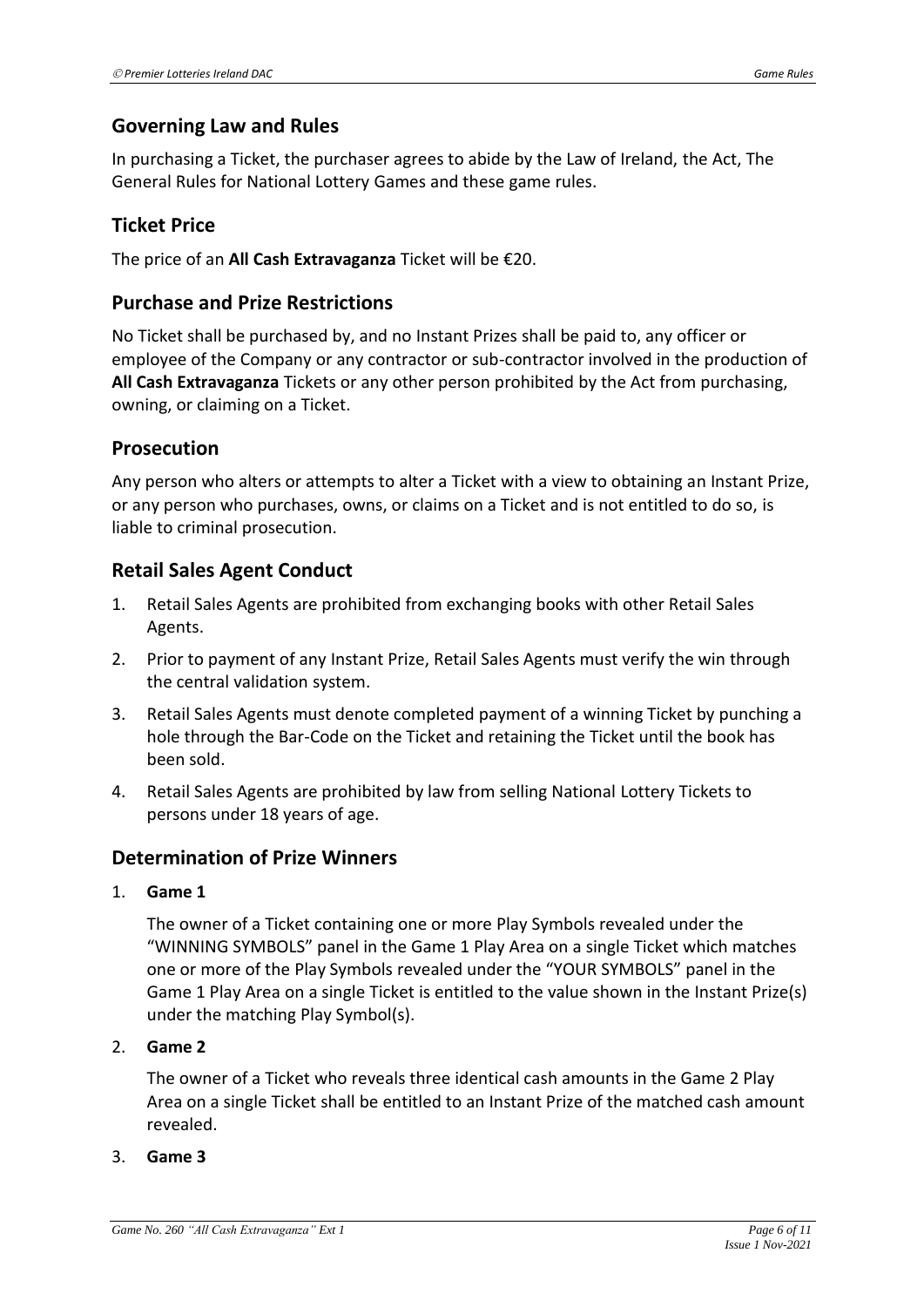The owner of a Ticket containing one or more Play Symbols revealed under the "WINNING NUMBERS" panel in the Game 3 Play Area on a single Ticket which matches one or more of the Play Symbols revealed under the "YOUR NUMBERS" panel in the Game 3 Play Area on a single Ticket is entitled to the value shown in the Instant Prize(s) under the matching Play Symbol(s).

The owner of a Ticket who reveals a  $\frac{1}{2}$  symbol in the "YOUR NUMBERS" panel in the Game 3 Play Area on a single Ticket is entitled to the Instant Prize revealed under the

**YOU WIN** symbol in the Game 3 Play Area.

The owner of a Ticket who reveals a **KEY symbol in the "YOUR NUMBERS"** panel in the Game 3 Play Area on a single Ticket is entitled to double the Instant Prize shown under

the  $\bigoplus_{M\in\mathbb{N}}\mathbb{Z}^{M}$  symbol in the Game 3 Play Area.

The owner of a Ticket who reveals a WINTOOI: symbol in the "YOUR NUMBERS" panel in the Game 3 Play Area on a single Ticket is entitled to an Instant Prize of €100.

4. The owner of a Ticket can win thirty one times on a single Ticket.

## **Ticket Validation**

To be a valid **All Cash Extravaganza** National Lottery Ticket the following conditions must be

met:

- 1. Exactly thirty five Play Symbols and their correct captions must appear in the Game 1 Play Area.
- 2. Exactly six Play Symbols and their correct captions must appear in the Game 2 Play Area.
- 3. Exactly thirty five Play Symbols and their correct captions must appear in the Game 3 Play Area.
- 4. Each of the Play Symbols must be spelt out in their correct captions underneath, and each of these symbols must be paired with its correct caption.
- 5. Each of the Play Symbols and their correct captions must be present in their entirety, must be fully legible and must be printed in grey/black ink.
- 6. The Validation/Security Number must be present in its entirety, must be fully legible, must be printed in grey/black ink and must correspond, using the Company's codes, to the apparent Play Symbols on the Ticket.
- 7. The Ticket must be fully intact.
- 8. The Game/Book/Ticket Number must be present in its entirety, must be fully legible, and must be printed in grey/black ink.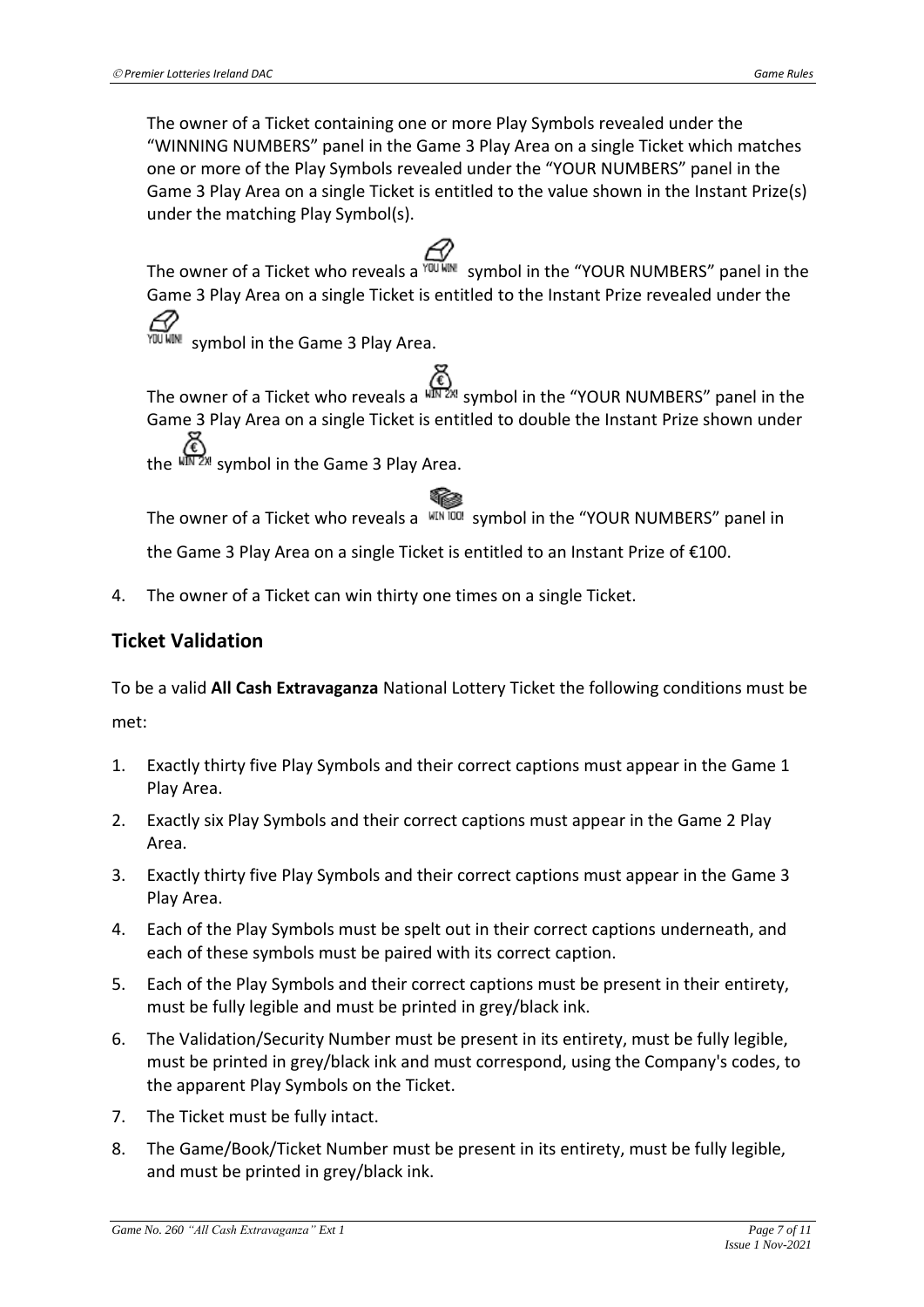- 9. The Bar-code must be present in its entirety, must be readable, and must be printed in grey/black ink.
- 10. The Data Matrix Bar-code must be present in its entirety, must be readable and must be printed in grey/black ink.
- 11. The Ticket must not be mutilated, altered, unreadable, or tampered with in any manner.
- 12. The Ticket must not be counterfeit in whole or in part.
- 13. The Ticket must have been issued by the Company in an authorised manner.
- 14. The Ticket must have been purchased through an authorised Retail Sales Agent before the official close of Game.
- 15. The Ticket must not be stolen.
- 16. The Play Symbols, Game/Book/Ticket Number and Validation/Security Number must be right-side-up and not reversed in any manner.
- 17. The Ticket must be complete, not blank, or partially blank, must not have a hole punched through it, must not be miscut, must not be marked void, and must have exactly seventy six Play Symbols and their correct captions, exactly one Validation/Security Number, and exactly one Game/Book/Ticket Number on both the front and the back.
- 18. The Validation/Security Number of all winning Tickets must appear on the Company's official file, and only one Instant Prize payment will be made on any individual winning Ticket.
- 19. The Ticket must not be misregistered, defective, or produced in error.
- 20. Each of the Play Symbols and its caption appearing on the Ticket must be printed in accordance with the official font schedule for Game 260 All Cash Extravaganza as agreed between the Company and the Ticket manufacturer.
- 21. The Validation/Security Number must be printed in accordance with the official font schedule for Game 260 All Cash Extravaganza as agreed between the Company and the Ticket manufacturer.
- 22. The Game/Book/Ticket Number must be printed in accordance with the official font schedule for Game 260 All Cash Extravaganza as agreed between the Company and the Ticket manufacturer.
- 23. The display printing must not be irregular in any respect.
- 24. The Ticket must pass all additional confidential validation tests of the Company. Any Ticket not passing all the validation tests mentioned is void and is ineligible for any Instant Prize. In all cases of doubt the decision of the Company will be final and binding. However, the Company may, at its discretion, replace an invalid Ticket with an unplayed Ticket or Tickets. Should a defective Ticket be purchased the only responsibility of the Company shall be the replacement of the defective Ticket with an unplayed Ticket of equivalent sales price.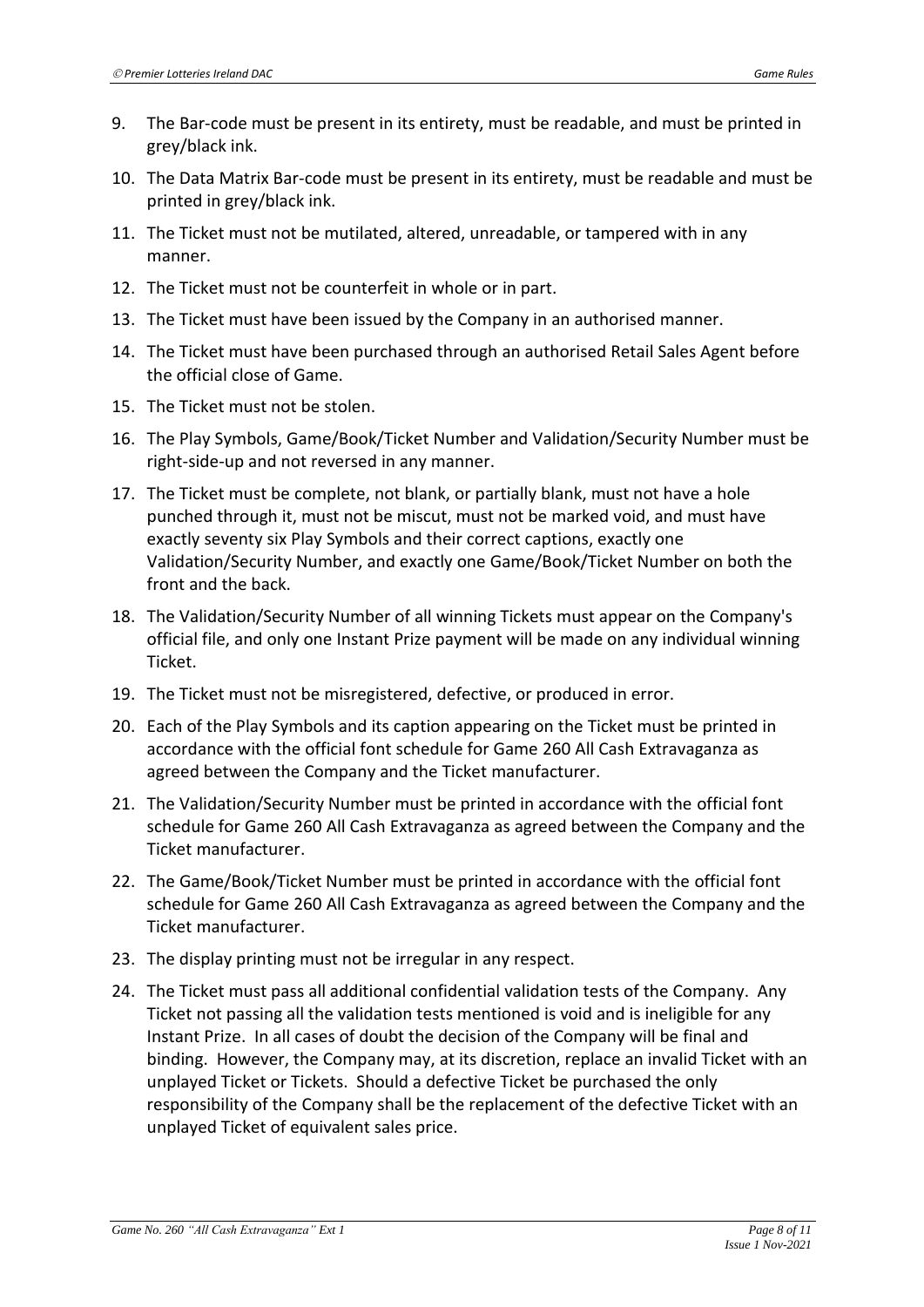## **Ticket Responsibility**

- 1. The Company will not be responsible for lost or stolen Tickets.
- 2. The Company will not be responsible for Tickets redeemed in error for a lower Instant Prize at a Retail Sales Agent location. In the event that the matter cannot be resolved directly with the relevant Retail Sales Agent, then the winner can contact the Company requesting that the Company follow up with the Retail Sales Agent, as appropriate.
- 3. The Company shall not be obliged to pay any Instant Prizes which are not claimed on or before 31st October 2022.
- 4. Where a winning Ticket is presented either to the Company or its authorised Retail Sales Agent by a person other than the purchaser and the Ticket passes all the Company's validation tests, the payment of the Instant Prize shall discharge the Company from any liability to the purchaser. In all other cases, the Company will be discharged from any liability after payment of Instant Prizes.

## **Payment of Prizes**

- 1. Instant Prizes of €20, €25, €50 and €100, may be redeemed:
	- a) in exchange for a completed winning Ticket and following Ticket validation procedure at:
		- any Retail Sales Agent; and
		- all Prize Claim Centre Agents; and
		- National Lottery Headquarters; or
	- b) by posting the signed Ticket complete with name and address, to the Company's headquarters at the claimant's sole risk.
- 2. Instant Prizes of €200, €500, and €1,000 may be redeemed:
	- a) in exchange for a completed winning Ticket and following Ticket validation procedure at:
		- a Retail Sales Agent, with the Retail Sales Agent's consent; and
		- all Prize Claim Centre Agents; and
		- National Lottery Headquarters; or
	- b) by posting the signed Ticket complete with name and address, to the Company's headquarters at the claimant's sole risk (for Instant Prizes of €500 and €1,000 a copy of suitable Photo ID (e.g. current passport, current driving licence etc.) must be included).
- 3. Instant Prizes of €5,000 and €10,000 may be redeemed:
	- a) in exchange for a completed winning Ticket and following Ticket validation procedure at all Prize Claim Centre Agents; or
	- b) in exchange for a completed winning Ticket and following Ticket validation procedure in person at the Company's headquarters; or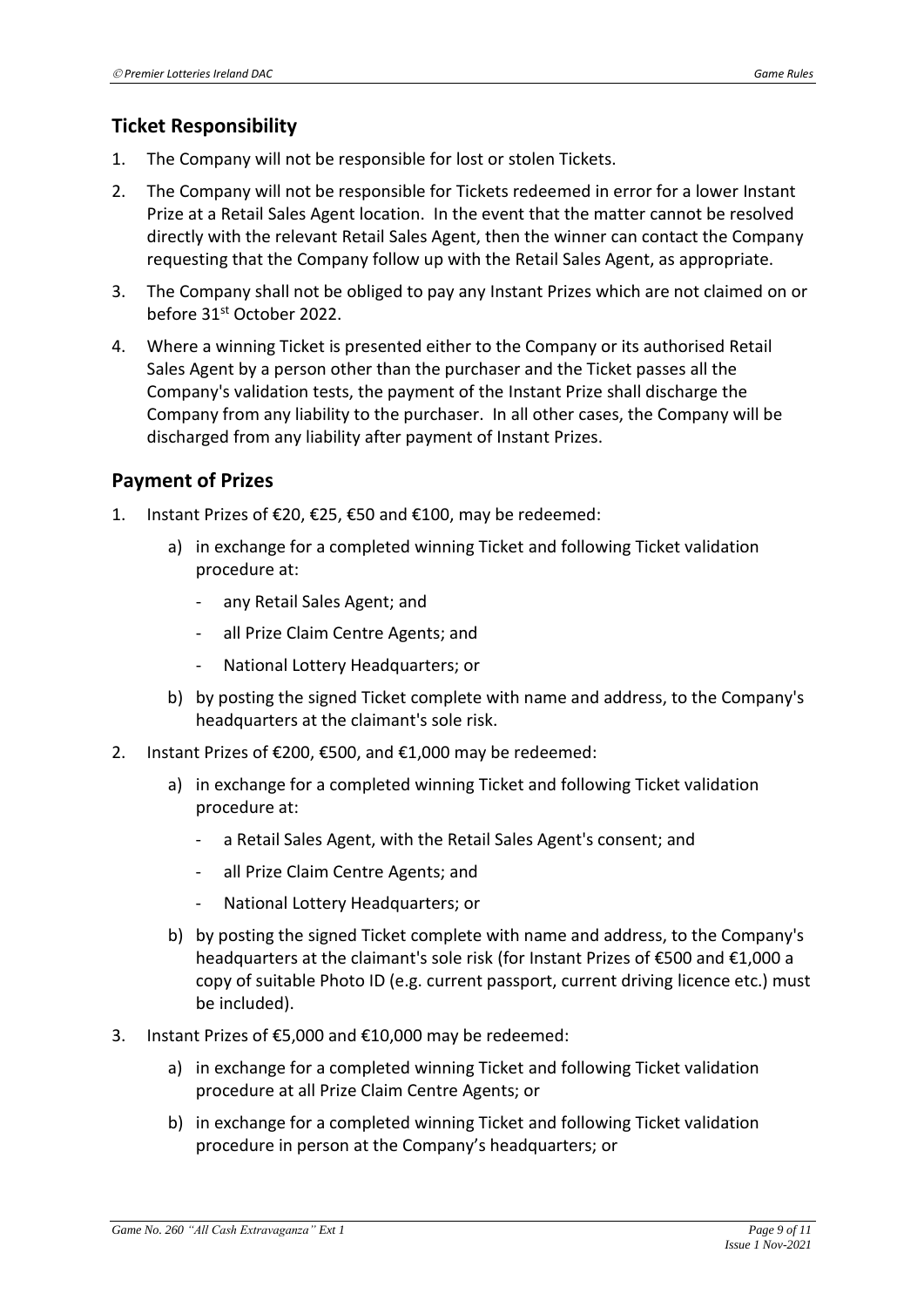- c) by posting the Ticket, together with a completed claim form and a copy of suitable Photo ID (e.g. current passport, current driving licence etc.), to the Company's headquarters at the claimant's sole risk.
- 4. Instant Prizes of €50,000 and €500,000 must be claimed in person at the Company's Headquarters, in exchange for a completed winning Ticket and following Ticket validation procedure.
- 5. A list of the Prize Claim Centre Agents is available at [www.lottery.ie](http://www.lottery.ie/)
- 6. Instant Prizes must be claimed within 90 days of the announced end of the game.
- 7. The Company will be discharged from any liability after payment or posting of Instant Prizes.
- 8. The official game off-sale date for Game 260 All Cash Extravaganza is 2nd August, 2022.
- 9. The last date for the claiming of any Instant Prize in Game 260 All Cash Extravaganza is  $31<sup>st</sup>$  October, 2022 (90 days after the official game end date) and any unclaimed Instant Prizes will be forfeited after this date. The unclaimed prize money shall be allocated to a special reserve fund to be utilised by the Company in accordance with the National Lottery Licence.

#### **Instant Prizes**

- 1. The total number of Instant Prize winning Tickets in the game as designed shall be no less than 94,144.
- 2. The total value of all Instant Prizes that are available to win in the game represents 71% of the value of all Tickets in the game, being the Weighted Average Prize Percentage.
- 3. The odds of winning an Instant Prize are 1 in 3.19 on average.
- 4. At time of purchase some Instant Prizes may have already been won.